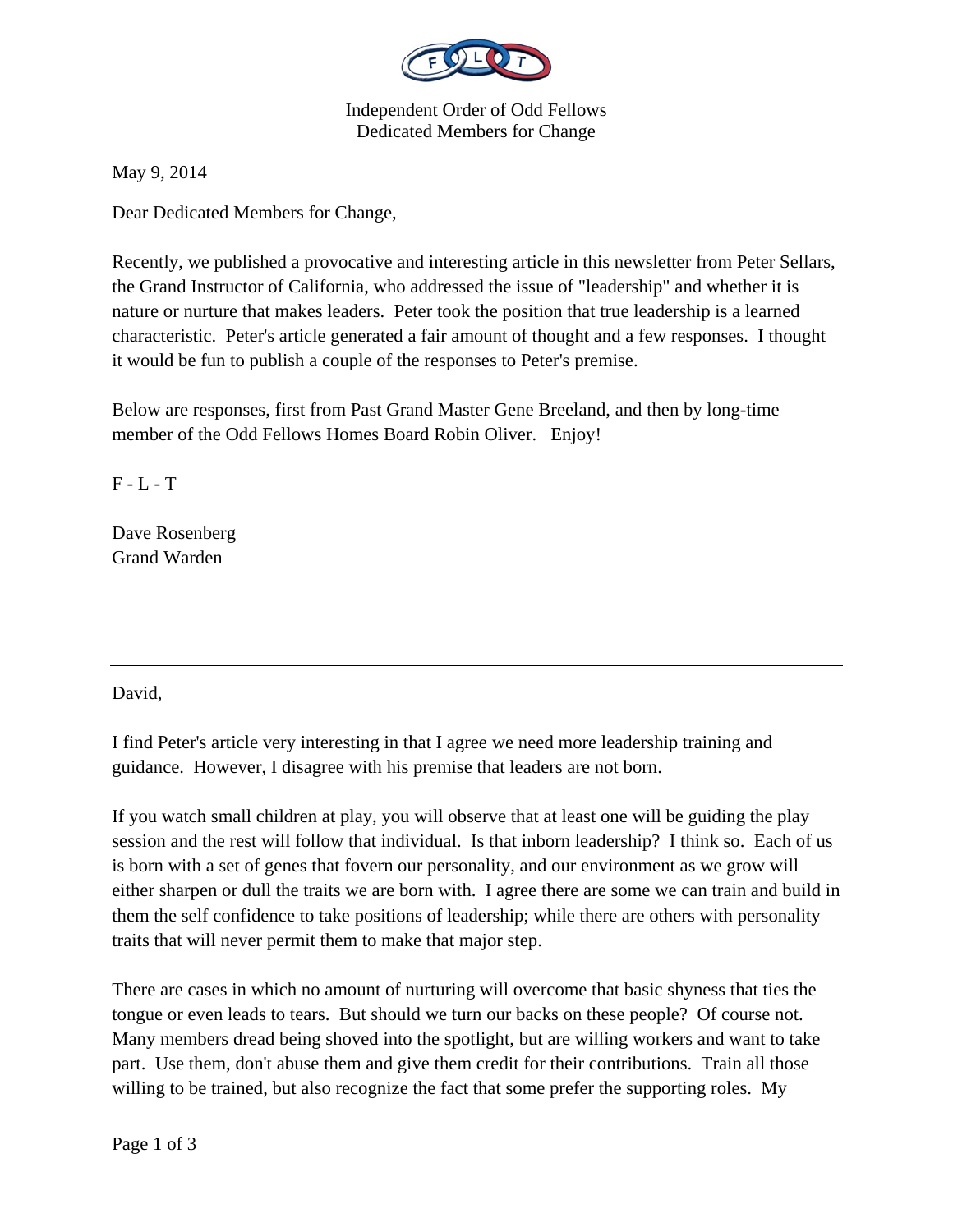

Independent Order of Odd Fellows Dedicated Members for Change

thoughts.

In F,L&T

Gene Breeland, PGM

Peter, I applaud you for composing this piece. It is precisely what I have been trying to express all along these past years...

Leaders in the Order and leaders outside of the Order are not born. Nor do they learn everything they need to know to be competent in their formal schooling. And they are not entirely trained. Training can be -- and often is -- a critical component of their development. But more than training and being born into the right circumstances, leaders see purpose in what they do...

And they see more than themselves. They see others. They see both the productive and hostile social dynamics around them. They see goals and options. They see desired outcomes. For themselves. For their families. And for their communities...

A good and effective leader knows, yes, about direct and passive influence. But that is largely because she or he has taken the time to size up the situation and the people around her or him. He or she understands the urgency and the priorities of the moment. She or he understands the people nearby, and whether they might need explicit direction or simply a silent nod to move forward...

A good and effective leader can show others the way. And, in most cases, that is really all they have to do, i.e. motivate, orchestrate, and guide...

What we are talking about here is a quality and integrity of character that is clearly obvious to those who "follow". This is precisely what the Order claims it seeks to improve in each member. There is no "pool of leadership" in any group. There is only the potential to develop the qualities of leadership in every member of the Order who is willing to learn and determined to perform. That is accomplished with understanding and development of the requisite skills and the ongoing practice of those skills...

I also learned about leadership in my military experience -- just simply by paying attention - particularly in the field. The infantry officer in charge of a patrol is like a guide and appreciates